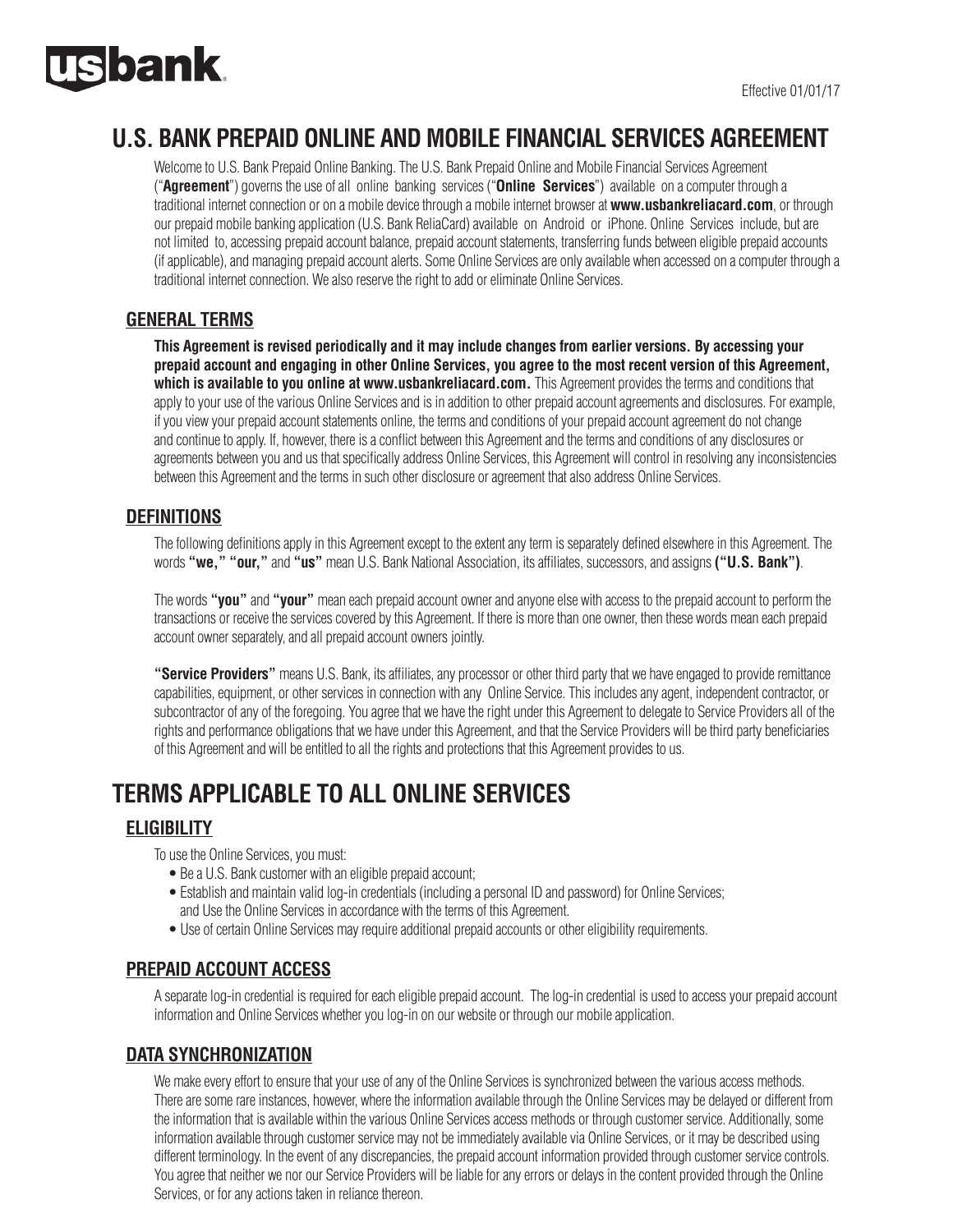## **SECURITY; YOUR ROLE IN PROTECTING YOUR ID AND PASSWORD**

### **Security**

As a U.S. Bank customer engaging in Online Services, you have chosen a personal ID and password which allows you access to Online Services. Information you provide in connection with Online Services will be stored on secure servers and protected by advanced encryption techniques. These commercially reasonable security measures are intended to keep your important information secure and to prevent unauthorized access. Effective security, however, is partly contingent upon your responsible behavior in protecting your personal ID and password for Online Services. Please use maximum caution in protecting your personal ID and password.

## **Protecting Your U.S. Bank Personal ID and Password**

You are responsible for keeping your personal ID and password confidential. You are also responsible for ensuring that you have logged out when your online banking session is complete to prevent unauthorized persons from using Online Services.

**If you give anyone access to your personal ID and password, you agree that each person will be acting as your agent and on your behalf and will be bound by this Agreement and any separate agreement governing your prepaid account. Any arrangements between you and such other person are strictly between you, and we are not liable for such other person's access or actions. We may rely and act on all instructions received via our web sites using your personal ID and password, and all transactions performed, even if not intended by you, are considered transactions authorized by you. You agree that any transaction that would otherwise require two or more signatures will not apply to Online Services.**

#### **Contact us at a number listed on the back of your prepaid card if:**

- You would like to change, disable, or revoke your password; or
- You believe that your password or other means to access Online Services has been lost or stolen; or
- You believe that someone may attempt to use Online Services without your consent or has transferred money without your permission.

For additional information about unauthorized transactions, please see your cardholder agreement.

## **YOUR RESPONSIBILITY**

## **Providing Personal Information**

Your enrollment in Online Services may not be fulfilled if we cannot verify your identity or other necessary information. You agree to provide accurate and complete information about yourself and you agree not to misrepresent your identity. It is your sole responsibility, and you agree, to ensure that the contact information in your user profile is current and accurate. This includes, but is not limited to, name, address, phone numbers and email addresses. Changes can be made online or by calling us at a number listed on the back of your prepaid card. All changes made are effective immediately. We are not responsible for any payment processing errors or fees incurred if you do not provide accurate prepaid account or contact information.

## **No Illegal Use**

You may use Online Services (including U.S. Bank web sites and mobile applications) for lawful purposes only. You agree not to use any Online Service to conduct any business or activity or solicit the performance of any activity prohibited by law or any contractual provision by which you are bound. You agree to comply with all applicable laws, rules and regulations in connection with Online Services. You certify that you are 18 years of age or older or otherwise able to lawfully enter into contracts under applicable law.

## **Equipment**

You are responsible for and must provide all telephones, mobile devices, computers, and/or other equipment, software (other than any software provided by us), and services necessary to access Online Services. If using a computer, you will need Adobe Acrobat Reader version 7.0 (or higher) to view, print and/or save your online statements and legal notices. The latest version of Adobe Reader is available for free at www.adobe.com.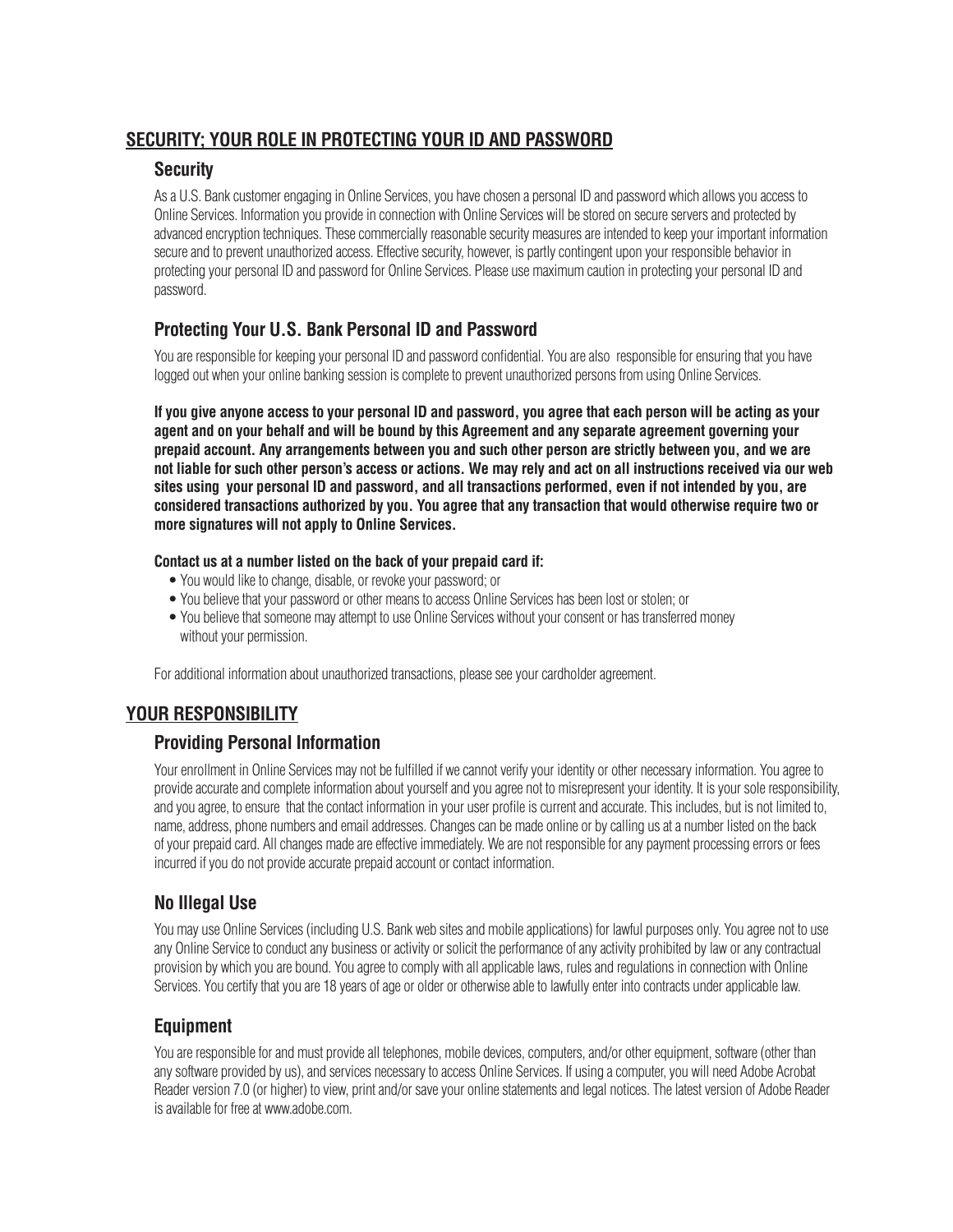#### **CELLULAR PHONE CONTACT POLICY**

**By providing us with any telephone number used for a mobile or other wireless device now or in the future, including a number that you later convert to a cell phone number, you are expressly consenting to receiving communications - including but not limited to prerecorded or artificial voice message calls, text messages, and calls made by an automatic telephone dialing system - from us and our affiliates and agents regardless of the purpose of the communication. Calls and messages may incur access fees from your cellular provider.**

#### **PRIVACY**

Protecting your privacy is important to us. We will gather and disclose personal information about you only as allowed by law. All information gathered from you in connection with using Online Services will be governed by the provisions of the U.S. Bank Privacy Policy, including the Consumer Privacy Pledge and the Online Privacy and Security Policy, which are available online at www.usbank.com/privacy. Personal information about you will be used for the purpose of engaging in Online Services as well as for U.S. Bank's internal purposes (i.e., aggregate demographic analyses, internal marketing studies and statistical analyses). Unless you exercise the option to prohibit sharing information within the U.S. Bank family or with our financial partners as described in the U.S. Bank Privacy Policy, personal information about you may be used to determine your eligibility for financial products and services that may be offered by U.S. Bank, its affiliates and financial partners. We may also disclose information to third parties about your prepaid account or the transactions you make in accordance with the law as outlined in the U.S. Bank Privacy Policy.

### **Monitoring and Recording Communications**

You understand and agree that we may monitor and/or record any communications between you and us for quality control and other permitted business purposes. You also understand and agree that this monitoring or recording may be done without any further notice to you or anyone acting on your behalf.

#### **Location Based Information**

If you use any location-based feature of any Online Service (such as our ATM locator on a mobile device) you agree that your geographic location and other personal information may be accessed and disclosed through the application or service. If you wish to revoke access to such information you must cease using location-based features of the application or service. For more information on how we use and store your personal data, please reference the U.S. Bank Privacy Policy.

### **FEES AND CHARGES**

Existing financial fees and charges associated with your U.S. Bank prepaid accounts will continue to apply. There may be additional fees and charges for Online Services as described on our web sites, in a pricing guide, or in this Agreement; these fees and charges may be changed in our sole discretion. You agree to pay all such fees and charges and authorize us to deduct the calculated amount from your U.S. Bank prepaid accounts. **You are responsible for any and all other fees and charges that may be assessed by your telephone company, wireless carrier, internet service provider, or any other third party provider you may engage.**

#### **MOBILE BANKING SOFTWARE LICENSE**

You may access select Online Services on a mobile device by using our mobile banking application available on Android or iPhone. We reserve the right to modify the scope of the Online Services available on our mobile application at any time and you agree that some or all of the Online Services may not be accessible or may have limited utility over some mobile networks, such as while roaming.

Subject to your compliance with this Agreement, you are hereby granted a personal limited license ("License") to download, install and use the mobile banking application software ("Software") on your mobile device within the United States and its territories. You are permitted to use content delivered to you through the Software for personal use only and you may not copy, reproduce, distribute, or create derivative works from this content for any other purpose. Further, you agree not to reverse engineer or reverse compile any aspect of the Software.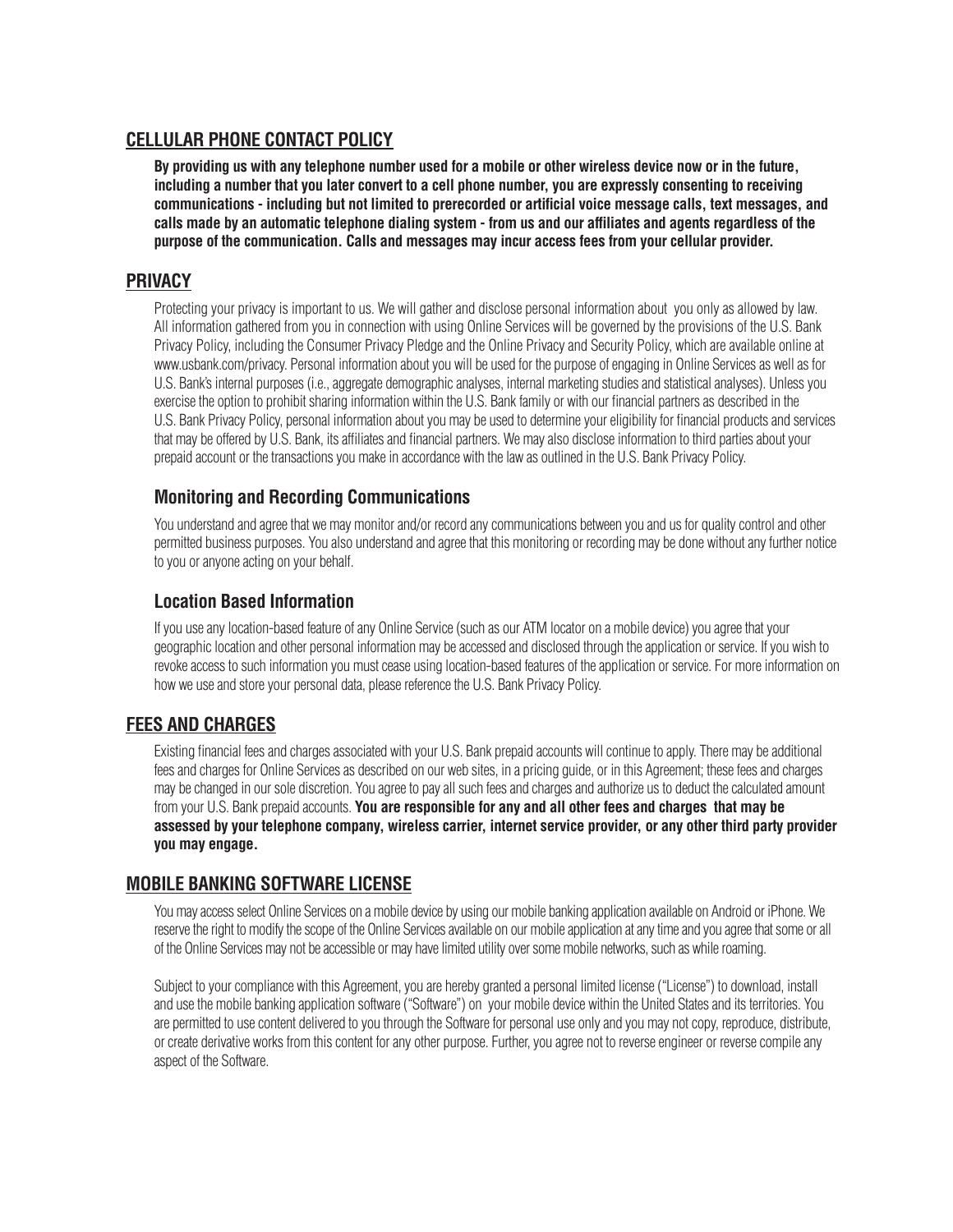## **MOBILE BANKING SOFTWARE LICENSE (cont.)**

This License shall be deemed revoked immediately upon:

- The termination of your enrollment in Online Services in accordance with this Agreement;
- Your deletion of the Software from your mobile device;
- Your noncompliance with this Agreement; or
- Notice to you at any time, with or without cause.

In the event this License is revoked for any of the foregoing reasons, you agree to promptly delete the Software from your mobile device if you have not already done so.

This License does not amend or supersede any agreements you may have with your mobile service carrier or provider. You understand that those agreements may provide for fees, limitations and other restrictions which might impact your use of the Software (for example, your mobile service carrier or provider may impose data usage or text message charges for downloading the Software, receiving or sending mobile banking text messages, or other use of your mobile device when using the Software), and you agree to be solely responsible for all such fees, limitations and restrictions. You agree that your mobile service carrier or provider is responsible for its products and services and it is responsible for the operation, security, functionality or availability of any mobile device or mobile network which you utilize to access the Software.

## **ACCESSING ONLINE SERVICES FROM OUTSIDE THE UNITED STATES**

We do not make any representations that any content or use of any Online Service is appropriate or available for use in locations outside of the United States, and accessing Online Services from territories where any content or use of any Online Service is illegal is prohibited by U.S. Bank. If you choose to access Online Services from locations outside the United States, you do so at your own risk and you are responsible for compliance with local laws.

## **ADDITIONAL TERMS AND CONDITIONS**

## **THIRD PARTY CONTENT, SERVICES AND LINKS TO OTHER INTERNET SITES**

Our websites and other Online Services may contain links to other web sites, merchandise and services provided, owned or operated by third parties. We provide these links as a service to you. The linked sites are not under the control of U.S. Bank or its affiliates or subsidiaries, and we are not responsible for their availability or their content, products, services advertising or other materials available on the third-party sites. The links do not imply our endorsement or approval of material on any other site. Any third-party sites may have a privacy policy different from that of U.S. Bank and may provide less security than our web sites. We strongly encourage you to read the third party's privacy policy before sharing any information with that third party.

All matters concerning other web sites, merchandise and services provided or operated by third parties are solely between you and the third party. We make no warranties or representations whatsoever with regard to any third party's websites, merchandise, or services. U.S. BANK IS NOT RESPONSIBLE OR LIABLE TO YOU FOR ANY DAMAGES, LOSSES OR INJURIES OF ANY KIND ARISING OUT OF YOUR USE OF ANY THIRD PARTY'S WEB SITES AND THE MERCHANDISE AND SERVICES AVAILABLE ON THEM, OR ANY REFERENCE TO OR RELIANCE ON INFORMATION CONTAINED THEREIN. YOUR RIGHTS AND OBLIGATIONS WILL BE GOVERNED BY THE THIRD PARTIES' AGREEMENTS AND POLICIES RELATING TO THE USE OF THEIR SERVICES.

## **LIMITATION OF LIABILITY OF U.S. BANK AND OTHER SERVICE PROVIDERS**

Except as otherwise provided in this Agreement or otherwise expressly provided by applicable law or regulation, you agree that neither any Service Provider nor any respective officers, directors, employees or agents will be liable for any loss, injury or damage, including, without limitation, direct, indirect, incidental, special, consequential or punitive damages, whether under a contract, tort or any other theory of liability, arising in any way out of the enrollment in, use or maintenance of any Online Service, or of the internet access provider used to access any Online Service, or of the equipment used to access any Online Service, including, without limitation, any loss, injury or damage relating to any failure of performance, error, omission, interruption, defect, delay in operation or transmission, computer virus, line failure or unauthorized interception or access to your communication with us, even if we or the Service Providers are aware of the possibility of such events. In any action or proceeding to enforce rights under this Agreement, the prevailing party will be entitled to recover costs and attorneys' fees. Except as we may agree with other Service Providers, U.S. Bank is not responsible for any act or omission of any other Service Provider.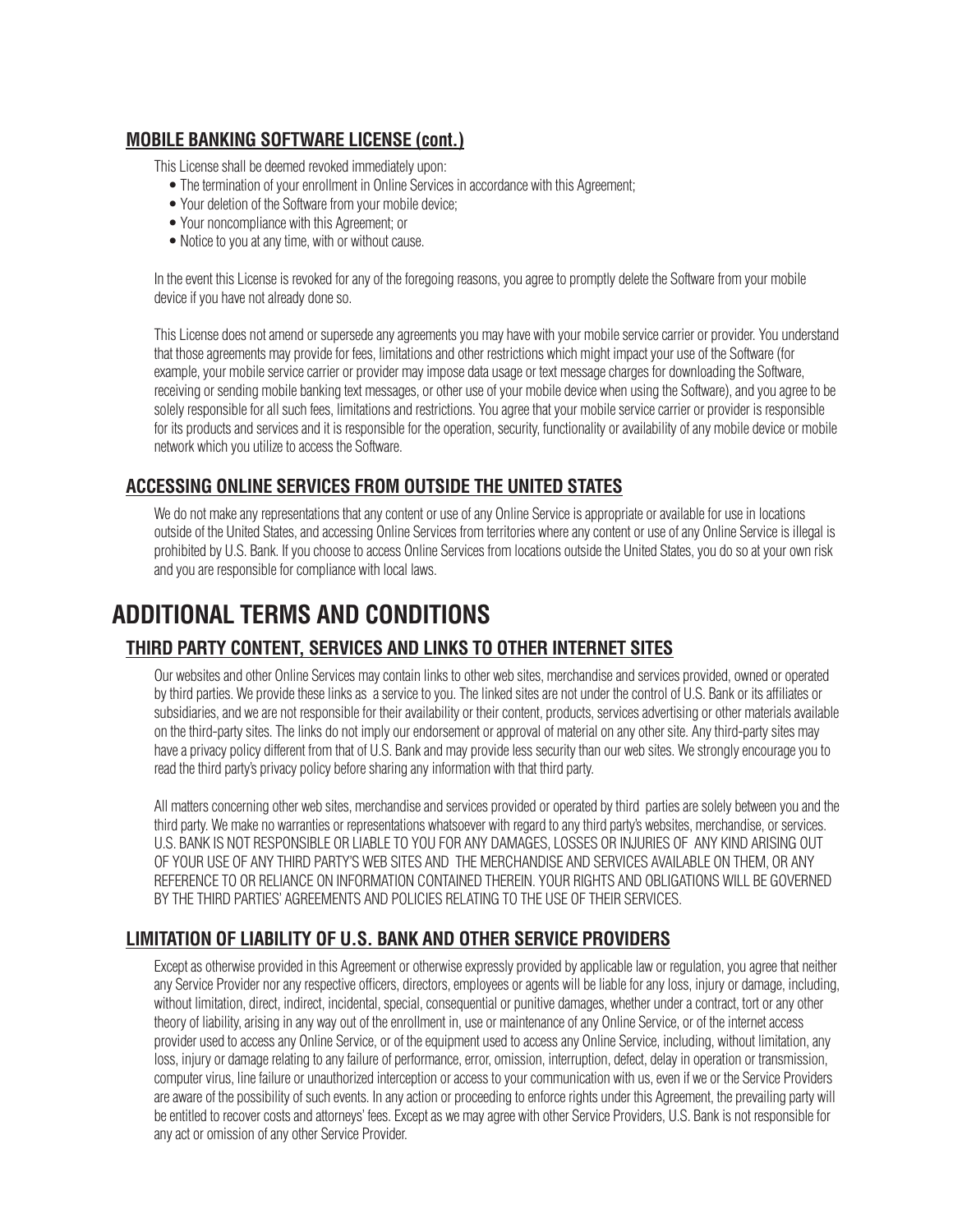## **LIMITATION OF LIABILITY OF U.S. BANK AND OTHER SERVICE PROVIDERS (cont.)**

In using services provided in connection with Service Providers, you may receive co-branded communications from us and another Service Provider regarding payment notifications from U.S. Bank. You may also receive co-branded letters if action is needed from you to continue service or there is a change to your prepaid account.

## **INTELLECTUAL PROPERTY RIGHTS OF U.S. BANK**

All content connected with Online Services (e.g. our websites and mobile applications) are the exclusive property of U.S. Bank, its licensors, and/or Service Providers and it is protected by copyrights and other intellectual property rights. You are permitted to use content delivered to you through the Online Services only on your personal use. You may not copy, reproduce, distribute, or create derivative works from this content. Further, you agree not to reverse engineer or reverse compile any technology, including, but not limited to, any software or other content associated with Online Services.

The trademarks, logos, and service marks displayed in connection with Online Services are the registered and unregistered trademarks of U.S. Bank and/or its Service Providers. Under no circumstances may you use, copy, imitate, alter, modify or change these trademarks. Nothing contained on, in or otherwise connected with any Online Service should be construed as granting (by implication or otherwise) any license or right to use any trademark without the express written permission of U.S. Bank or the third party, which has rights to such trademark, as appropriate.

All messages, suggestions, ideas, notes, concepts, know-how, techniques, data, applications, mail, and other information you may send to us through or regarding any Online Service (including but not limited to the U.S. Bank web sites) shall be considered an uncompensated contribution of intellectual property to us and shall become our exclusive intellectual property. By submitting any such materials to us, you automatically grant (or warrant that the owner of such materials has expressly granted) to us a perpetual, royaltyfree, irrevocable, non-exclusive right and license to use, reproduce, modify, adapt, publish, translate, publicly perform and display, create derivative works from and distribute such materials or incorporate such materials into any form, medium, or technology now known or later developed, and you warrant that all so-called "moral rights" in those materials have been waived, and you warrant that you have the right to make these warranties and transfers of rights.

### **EXPORT CONTROL**

You acknowledge that your use of Online Services is subject to the United States government export control laws and regulations, which may restrict or prohibit the use, export, re-export, or transfer of Online Service and any associate software. You agree that you will not directly or indirectly use, export, re-export, or transfer any Online Services except in compliance with applicable U.S. export laws and regulations. Without limitation, you agree that you will not use Online Services in any embargoed or sanctioned country such as Cuba, Iran, North Korea, Sudan, and Syria.

### **CHANGES IN TERMS OF USE**

We reserve the right to modify this Agreement at any time. Any modifications shall be effective when they are communicated in any way, including posted on the internet or mailed to you. You will be notified in accordance with applicable law when any changes are made which materially affect your rights, such as changes regarding how your information is maintained or used. Notification will either be mailed under separate cover or delivered to you electronically online or via e-mail. YOUR CONTINUED USE OF ONLINE SERVICES MEANS THAT YOU AGREE TO THE CHANGES.

## **DELAY OR SUSPENSION OF SERVICE**

Without limiting any other provision of this Agreement, if we or any other Service Provider reasonably believes that your conduct in using any Online Service constitutes a **"Threatening Condition"** (including but not limited to, violation of this Agreement, violation of any applicable laws, rules, regulations or industry standards), or otherwise poses a threat to any system, equipment, process, intellectual property, or the reputation of us or any Service Provider, we or any such Service Provider may provide you with a notice to cease the Threatening Condition. If, in the reasonable and good faith determination of us or any Service Provider, the Threatening Condition poses an imminent or actual threat (including regulatory investigation, inquiry or penalty) to us or any Service Provider or its systems, equipment, processes, or intellectual property, you agree that we or any other Service Provider may suspend any and all use of any Online Service without notice.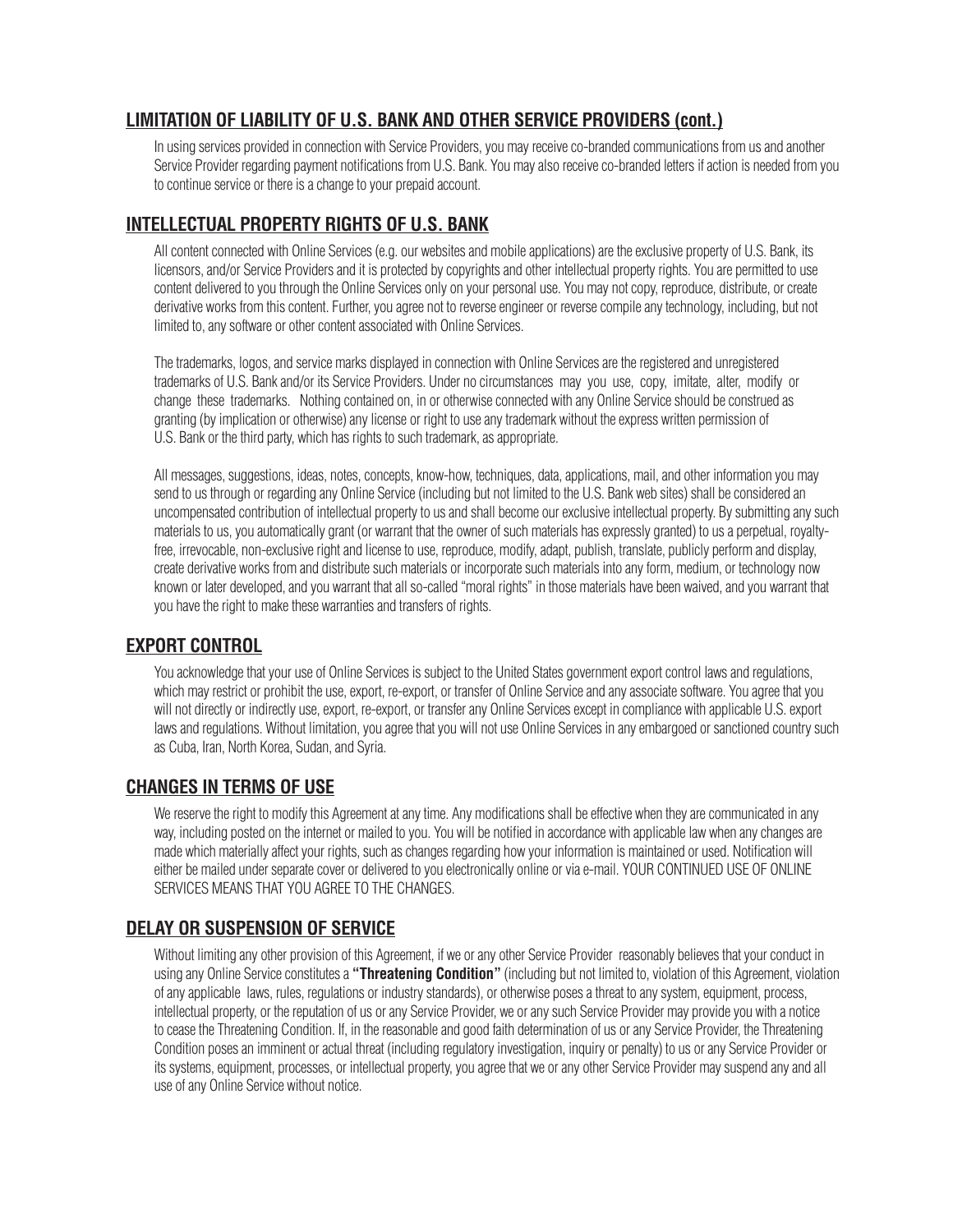#### **TERM**

This Agreement will be in effect from the day your registration is submitted by you and accepted by us and at all times while you are using Online Services.

All applicable provisions of this Agreement shall survive termination by either you or us, including, without limitation, provisions related to intellectual property, warranty disclaimers, limitations of liability, indemnification and miscellaneous provisions.

#### **NO WARRANTIES**

Neither U.S. Bank nor any of its subsidiaries or affiliates represents or warrants the accuracy, adequacy, completeness or timeliness of Online Services, including but not limited to the information, materials, products and services on our web sites or the error free use of our web sites. All Online Services, including but not limited to our web sites and all information, materials, products and services provided through our web sites, are provided "As Is" and "As Available" without warranty of any kind, either express or implied, including, without limitation, the warranties of merchantability, fitness for a particular purpose, non-infringement and freedom from a computer virus.

In the event of a system failure or interruption, your data may be lost or destroyed. Any transactions that you initiated or were in the process of completing or completed before a system failure or interruption should be verified by you through means other than Online Services to ensure the accuracy and completeness of those transactions. You assume the risk of loss of your data during any system failure or interruption and the responsibility to verify the accuracy and completeness of any transactions so affected.

### **LIMITATION OF LIABILITY; INDEMNIFICATION**

In no event will U.S. Bank or any of its affiliates, contractors, or their respective officers, directors, employees, consultants, agents, other Service Providers or licensors be liable under any contract, tort, negligence, strict liability or other claim for any direct, indirect, incidental, special, consequential or exemplary damages, including, without limitation, damages for loss of profits, goodwill, use, data or other intangible losses (even if advised of the possibility of such damages) whether caused by or resulting from (i) the use or the inability to use any Online Service; (ii) any failure of performance, error, omission, interruption, delay in operation or transmission, computer virus, loss of data, theft, destruction, or unauthorized access to your information; (iii) errors, inaccuracies, omissions, or other defects in information or content provided by, contained within, or obtained through any Online Service, or (iv) any other failure, action, or omission, and regardless of whether arising under breach of contract, tortious behavior, negligence or under any other theory or cause of action.

You agree to indemnify, defend and hold U.S. Bank and its affiliates, officers, directors, employees, consultants, agents, other Service Providers and licensors harmless from any and all third party claims, actions, liability, damages and/or costs (including but not limited to reasonable attorneys fees) arising from (a) a third party claim, action or allegation of infringement, misuse or misappropriation based on information, data, files or other materials submitted by you to or through any Online Service; (b) any fraud, manipulation or other breach of this Agreement by you; (c) any third party claim, action or allegations brought against U.S. Bank arising out of or relating to a dispute with you over the terms and conditions of an agreement or related to the purchase of sale of any goods or services; (d) your violation of any law or rights of a third party; or (e) your use of the provision of any Online Service or use of your prepaid account by any third party. U.S. Bank reserves the right, at its own expense, to assume the exclusive defense and control of any matter otherwise subject to indemnification by you, in which event you will cooperate with U.S. Bank in asserting any available defenses. You will not settle any action or claims on U.S. Bank's behalf without the prior written consent of U.S. Bank.

#### **WAIVER**

We may waive any term or provision of this Agreement at any time or from time to time. We will not be deemed to have waived any of our rights or remedies with regard to this Agreement, unless our waiver is in writing and signed by an authorized officer of U.S. Bank or its affiliates. No delay or omission on the part of U.S. Bank or its affiliates, or their respective successors and assigns, in exercising any rights or remedies will operate as a waiver of those rights or remedies or any other rights or remedies. A waiver on one occasion will not be construed as a bar or waiver of any rights or remedies on future occasions.